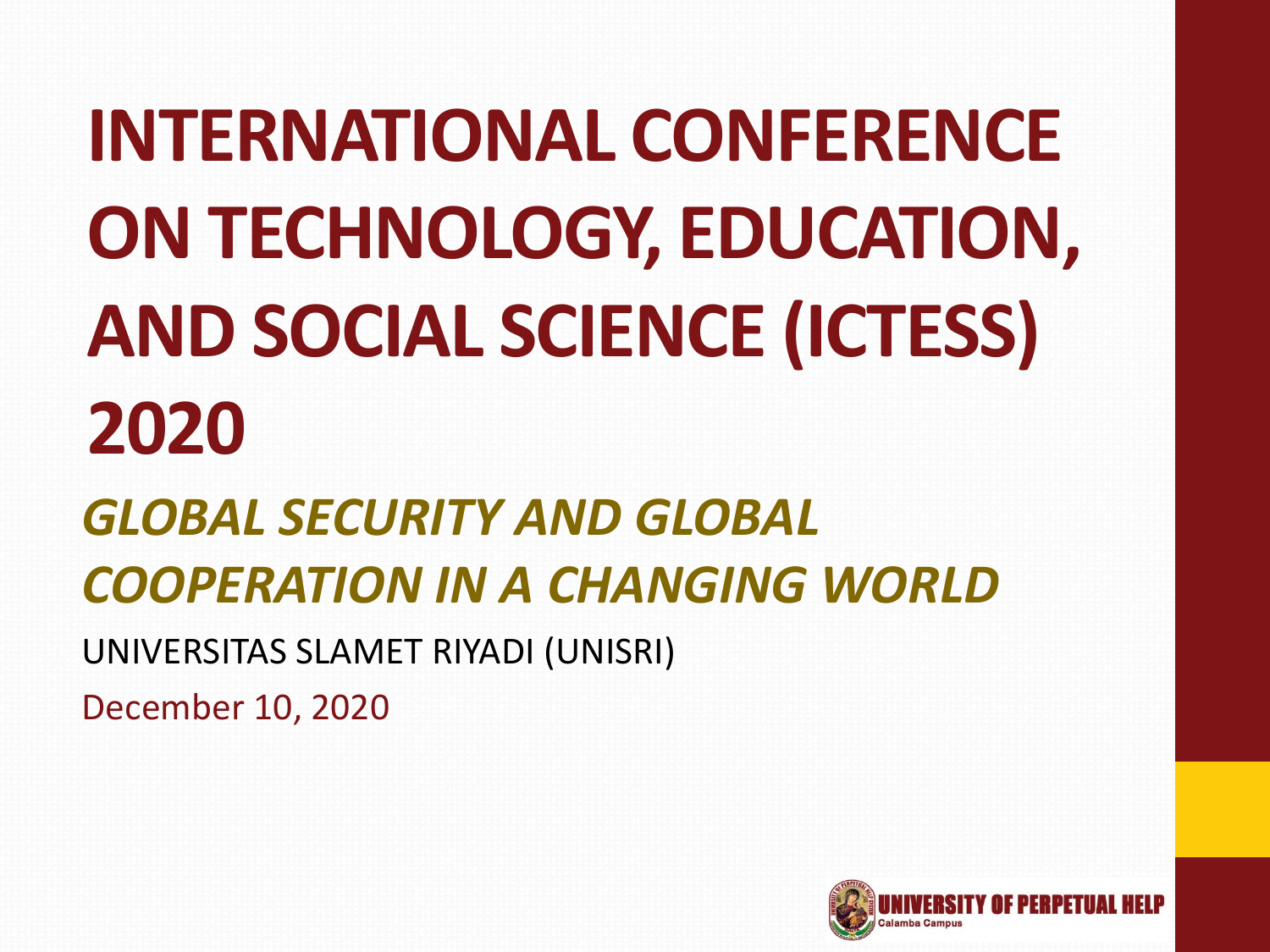# *RELEVANT* **AND**  *RESPONSIVE* **EDUCATION IN THE GLOBAL AGE**

#### **UNIVERSITY OF PERPETUAL HELP SYSTEM DALTA**

**REPUBLIC OF THE PHILIPPINES**

**December 10, 2020**

**SHIELILO R. AMIHAN, Ph.D.**

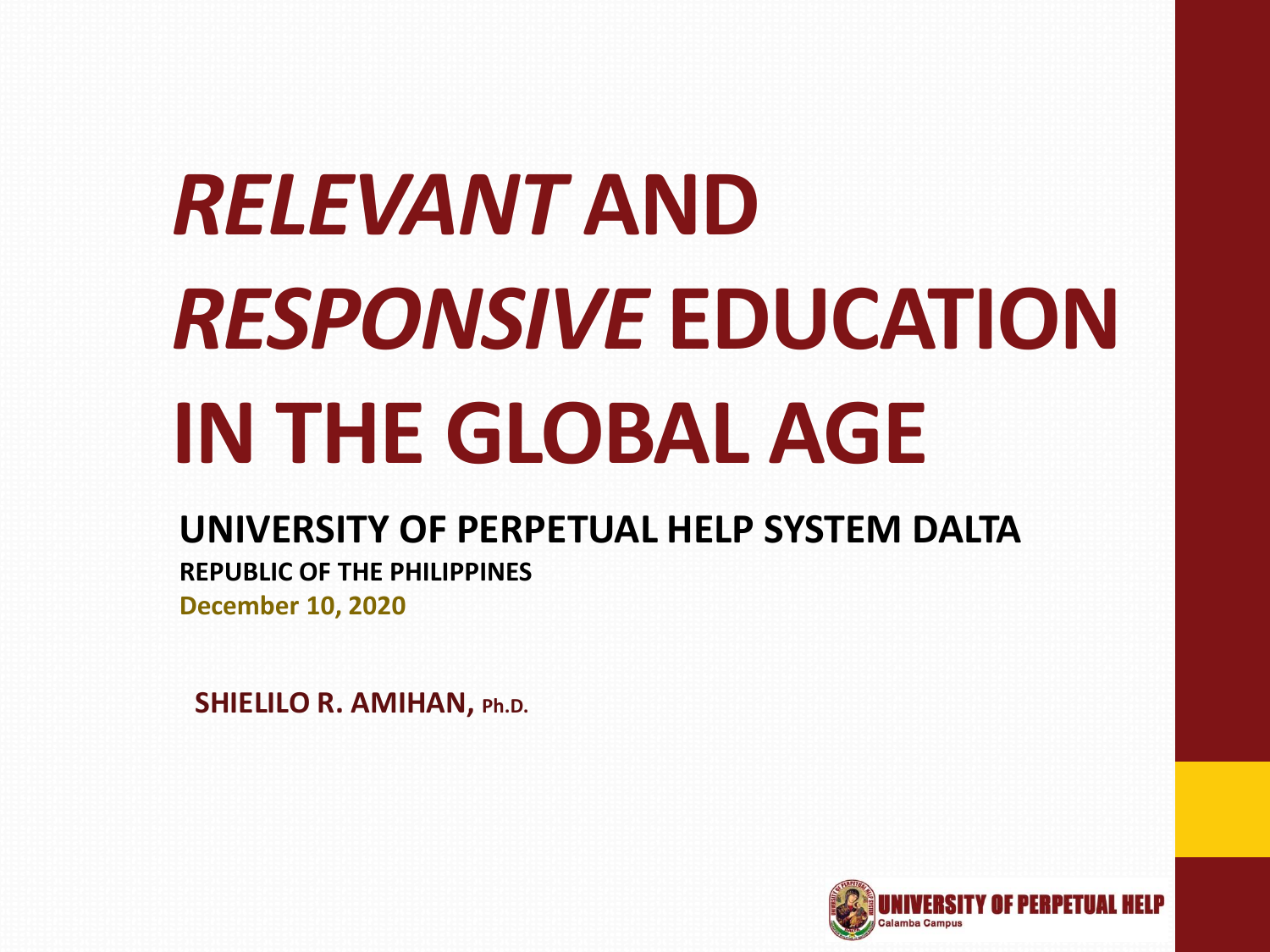#### SUSTAINABLE DEVELOPMENT GOALS (2030 AGENDA)

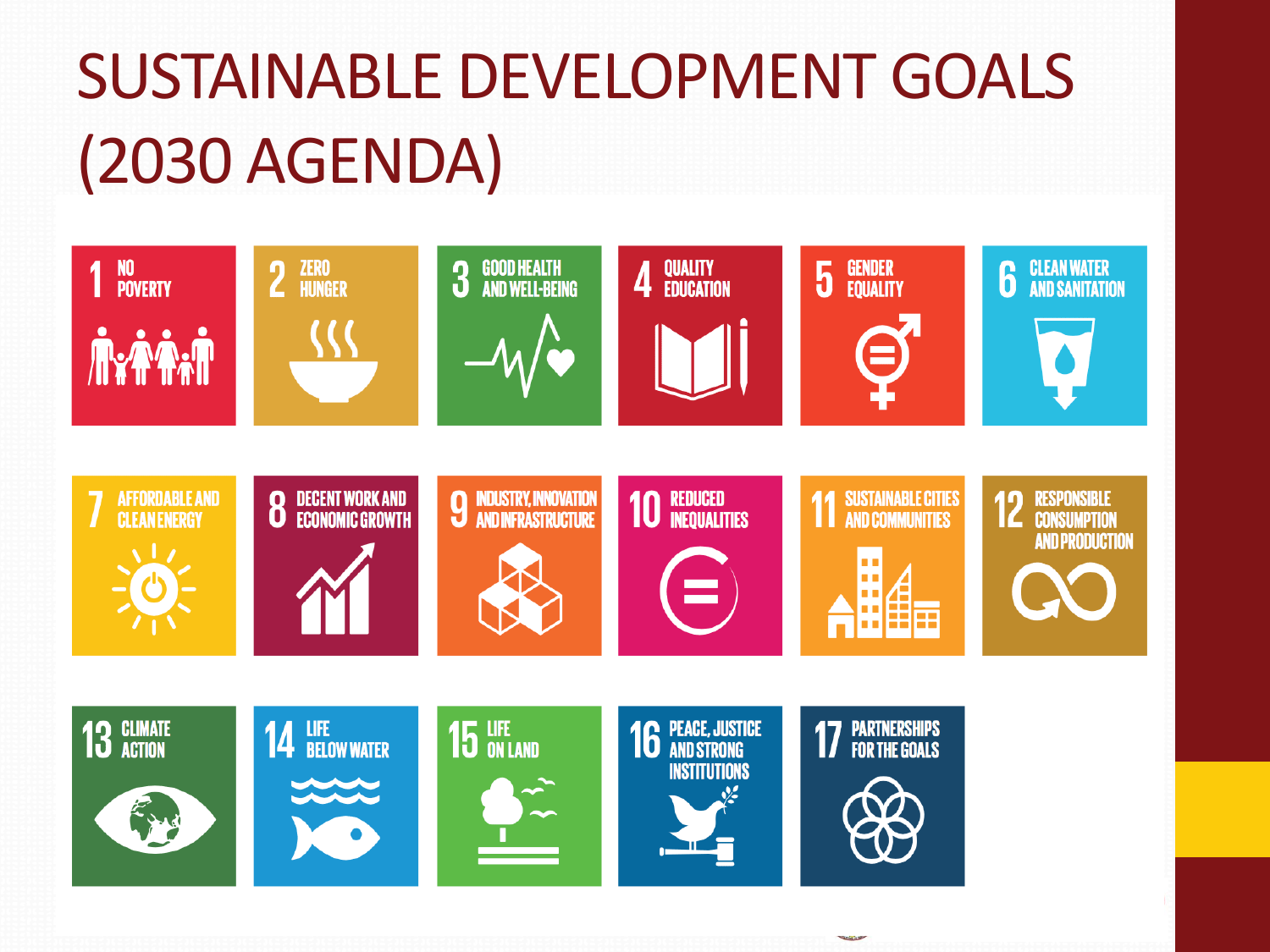#### ACCESSIBLE, RELEVANT AND SUSTAINABLE EDUCATION





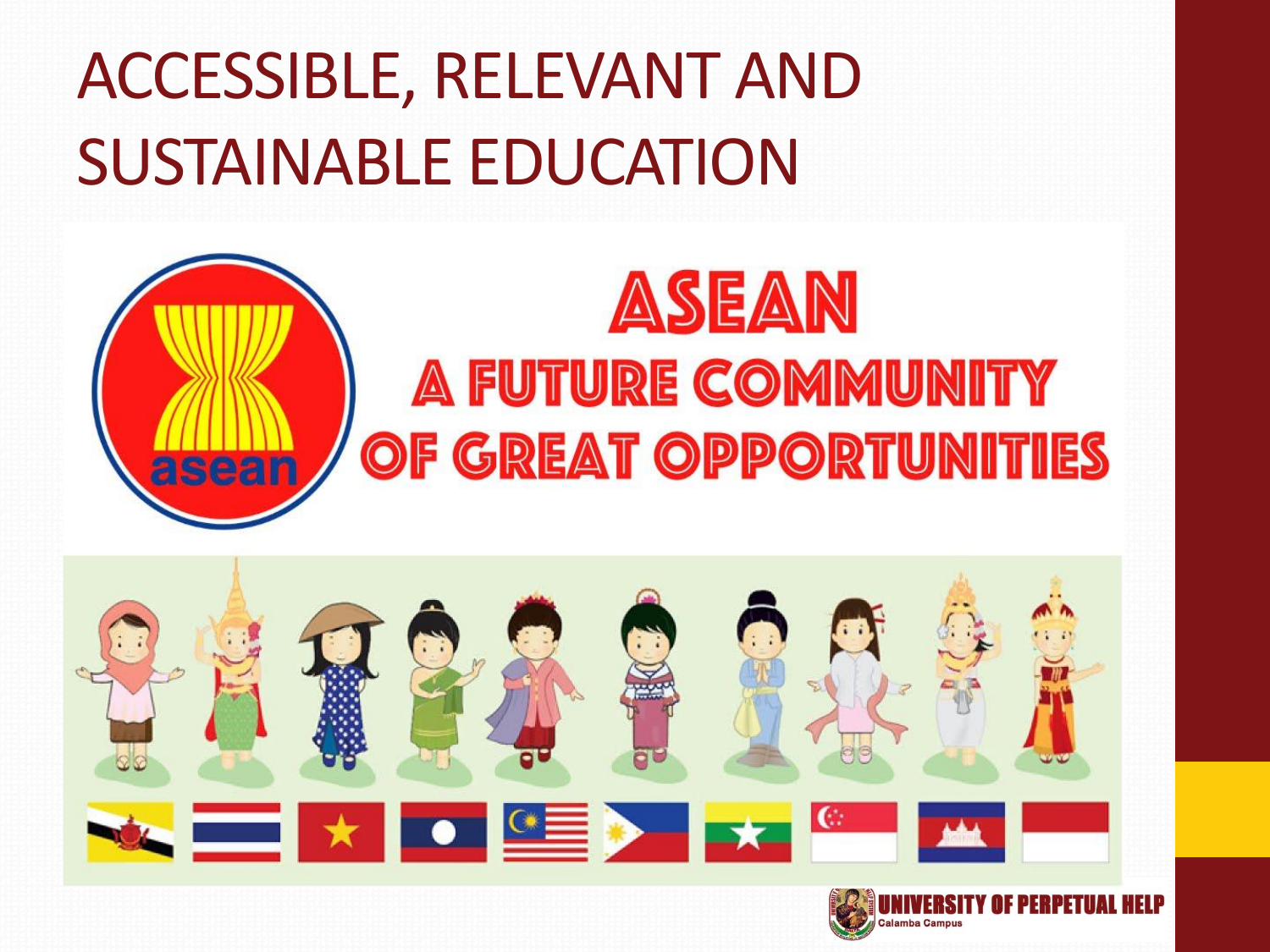#### **COMPETENCY FRAMEWORK for TEACHERS**

Southeast Asia



 $v.$  S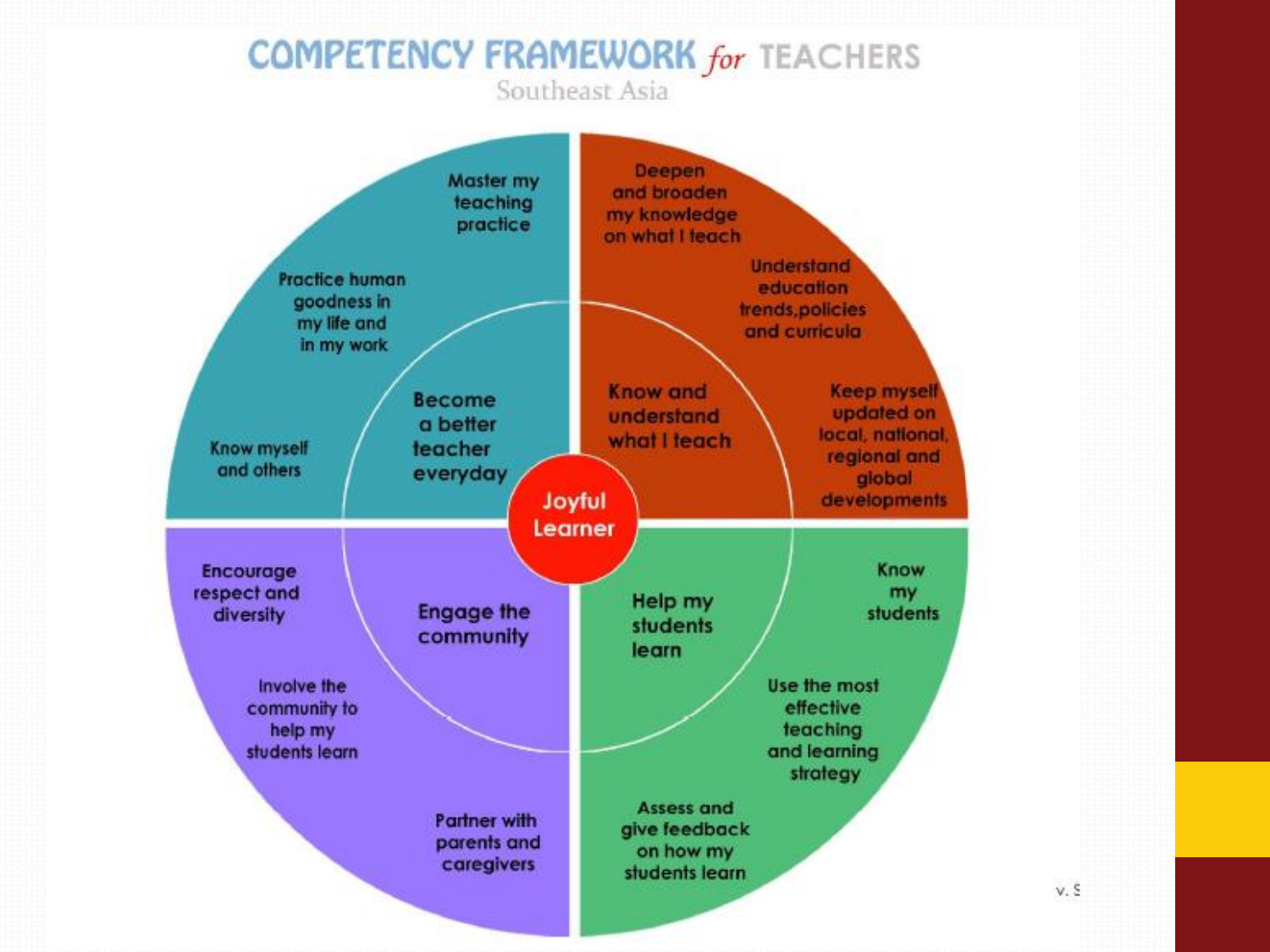#### **SUSTAINED QUALITY ASSURANCE: FUTURE-PROOFING THE TEACHERS FOR AN ASEAN HIGHER EDUCATION COMMON SPACE**

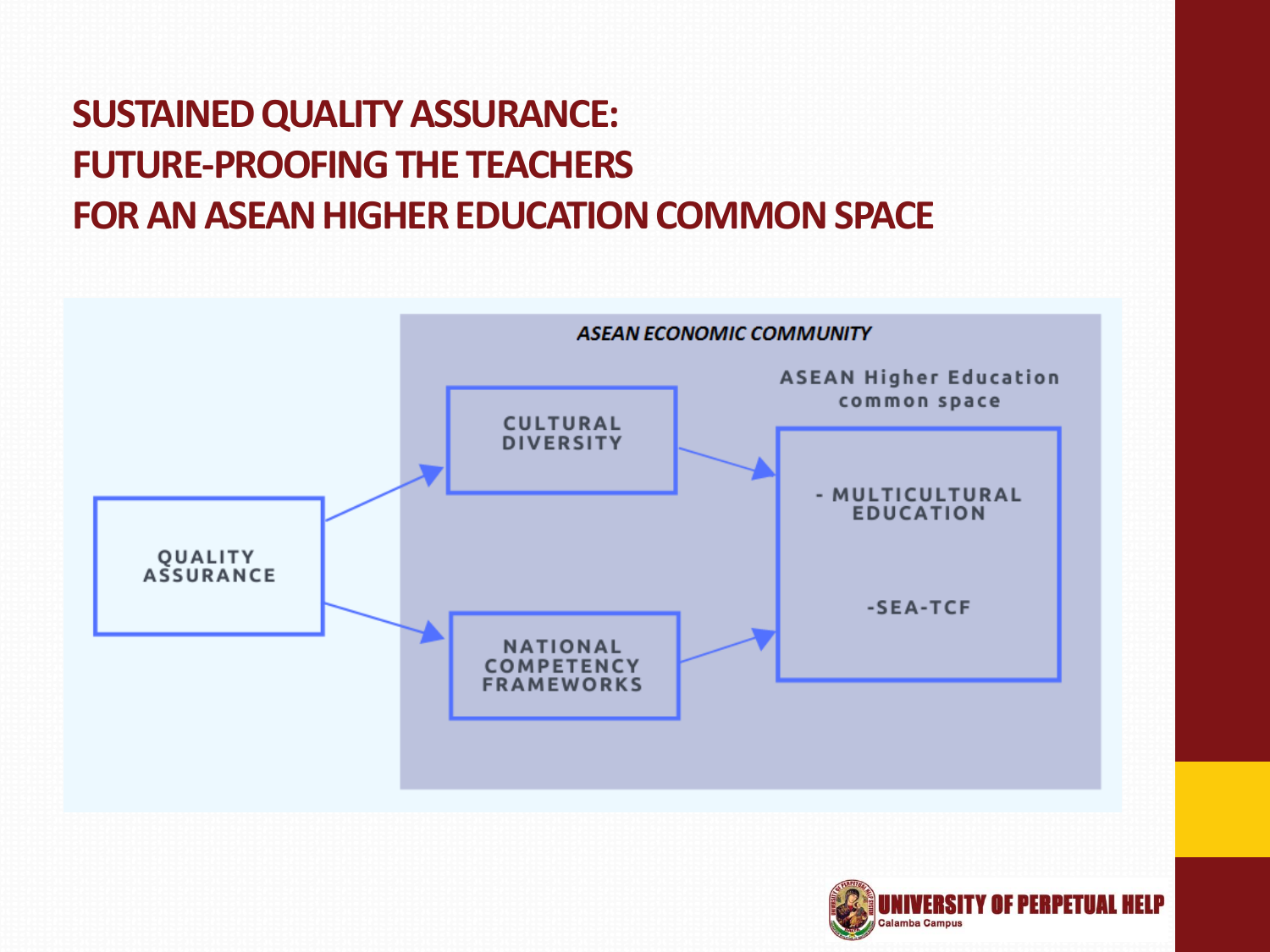## A **Vulnerable** Society during Pandemic: **RESILIENCE IN EDUCATION**

- **EDUCATION**: Students, Parents and Faculty
- **CRIME**: Rate still increased (approx. 5%) despite quarantine measures (in Ph)
- **MENTAL HEALTH**: Spike of Mental Health Cases Reported (NCMH)
- **TECHNOLOGY and COMMUNICATION**: Ethical Concerns and Miscommunication
- **SOCIAL MEDIA**: FOMO, Negative Vibes and Social Life

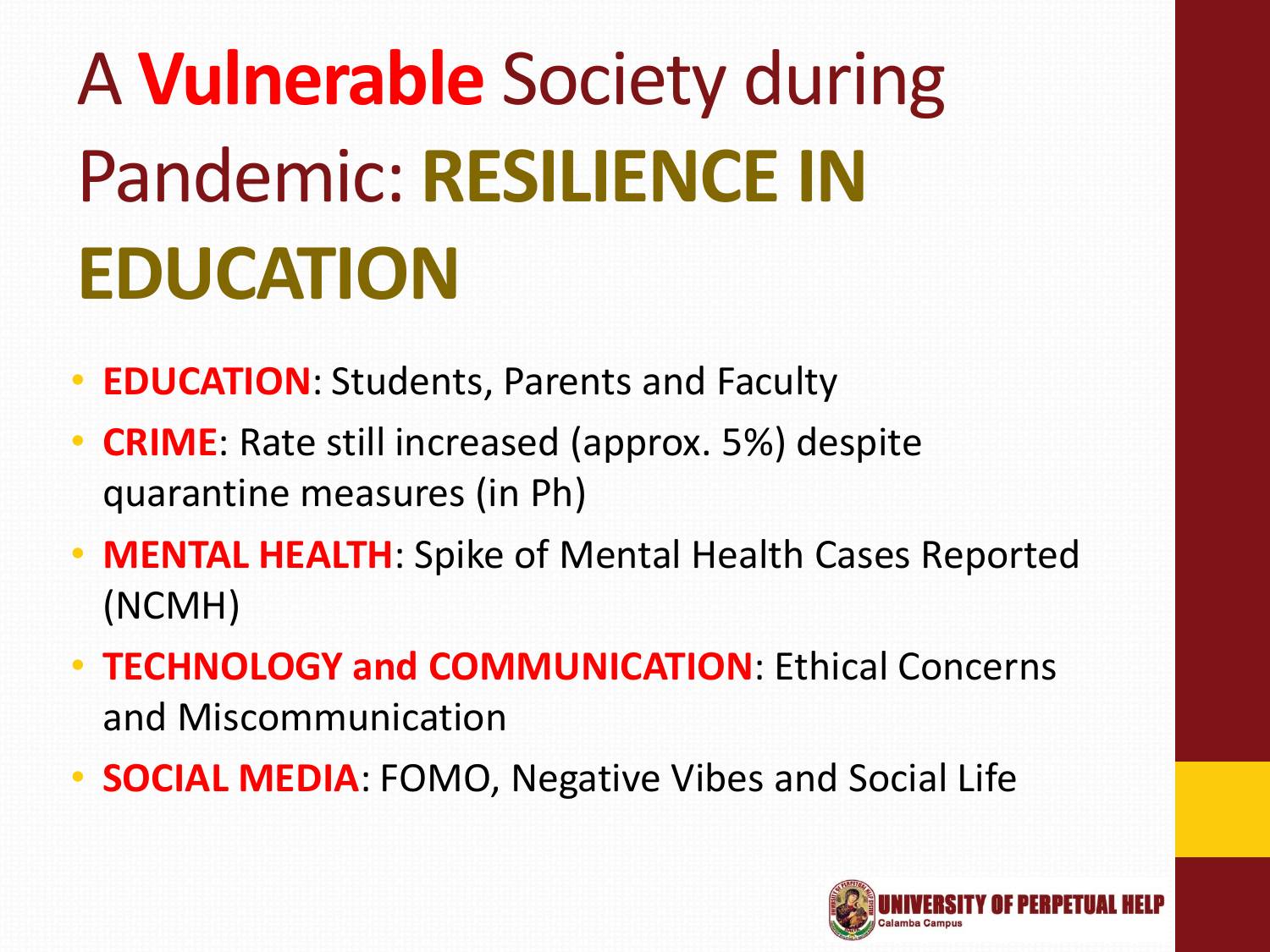

#### **SEL SKILLS AND TEACHING**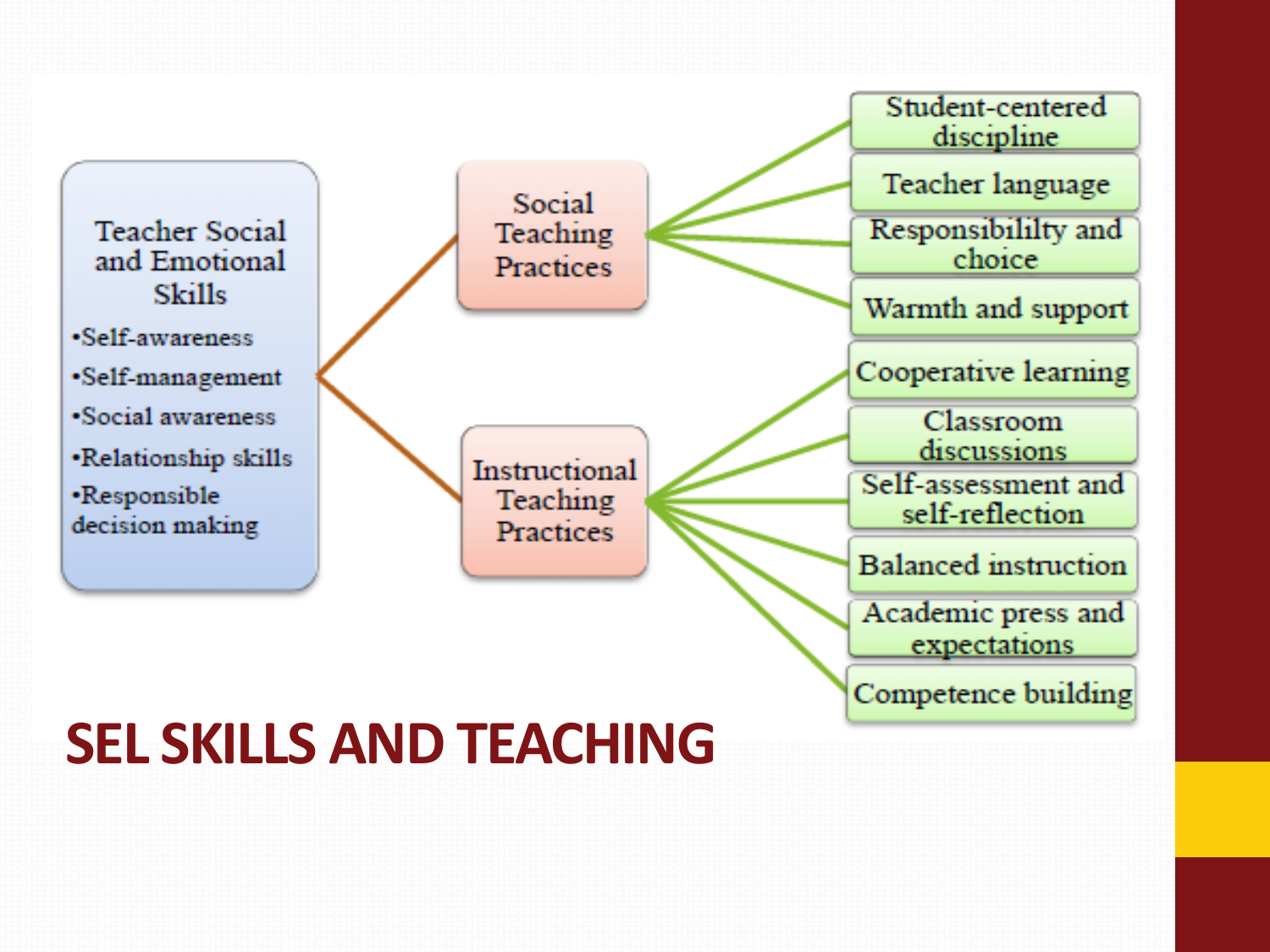

- **SEL TEACHING**
- **QUALITY OF SERVICES during PANDEMIC**
- **SEA-TCF**
- **MULTICUTURAL EDUCATION**

ASSESSING RELEVANCE AND RESPONSIVENESS OF EDUCATION IN GLOBAL AGE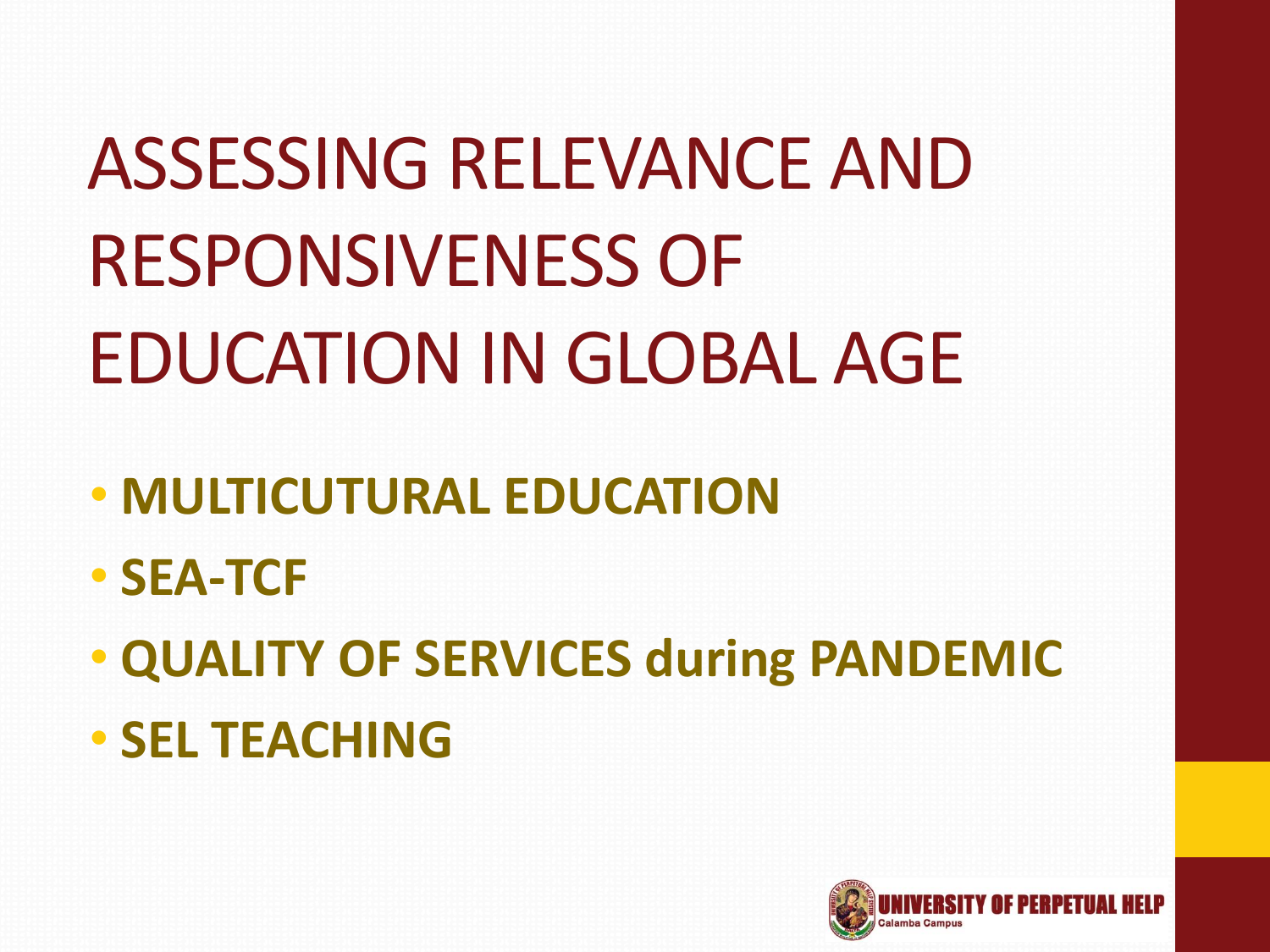### **MULTICULTURAL EDUCATION**

| <b>Indicators</b>                                     | <b>Mean</b> | Interpretation  | <b>Rank</b> |
|-------------------------------------------------------|-------------|-----------------|-------------|
| • The school ensured that all students have           |             | Observed        |             |
| equitable opportunities to learn.                     | 3.46        |                 |             |
| • The school provided all students with               |             |                 |             |
| opportunities to participate in extra- and co-        |             | Observed        |             |
| curricular activities that develop knowledge, skills, | 3.45        |                 |             |
| and attitudes that increase academic achievement      |             |                 |             |
| • The school ensured that students learn about        | 3.11        | Observed        | 18          |
| stereotyping.                                         |             |                 |             |
| • The teachers provide classroom activities for       |             |                 |             |
| students to interact with students from other         | 3.09        | Observed        | 19          |
| racial, ethnic, cultural, and language groups.        |             |                 |             |
| observance of multicultural education                 | 3.29        | <b>Observed</b> |             |

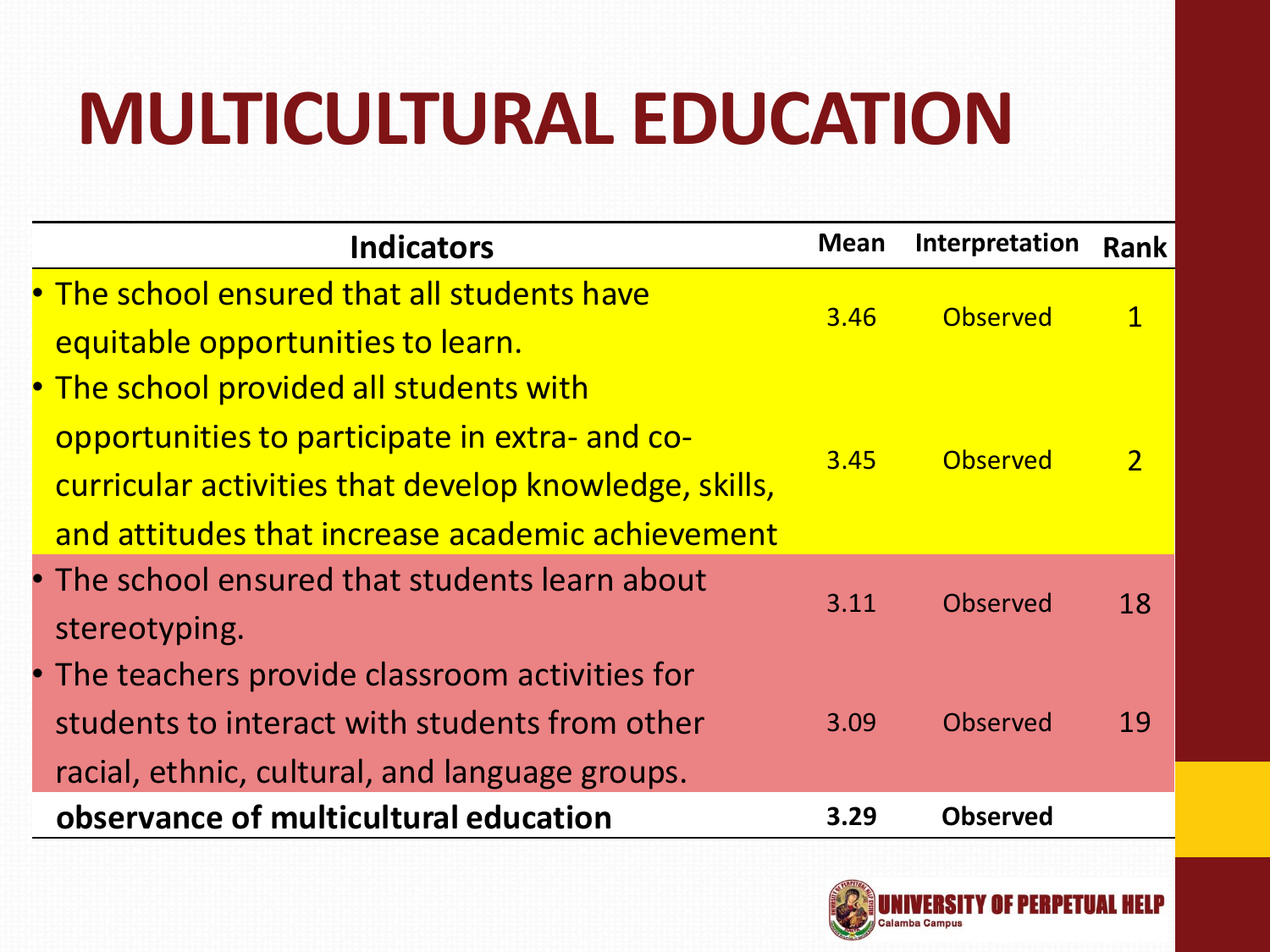## **SEA-TCF**

| <b>Indicators</b>                                   | <b>Mean</b> | Interpretation | <b>Rank</b>              |
|-----------------------------------------------------|-------------|----------------|--------------------------|
| • Master my subject content                         | 2.57        | High           | 31                       |
| • Use research-based knowledge                      | 2.59        | High           | 30                       |
| • Nurture my relationships with care<br>and respect | 3.12        | <b>High</b>    | $\overline{\mathcal{P}}$ |
| Be kind and compassionate<br>$ \bullet $            | 3.22        | <b>High</b>    | 1                        |
| <b>Over-all Assessment</b>                          | 2.88        | <b>High</b>    |                          |

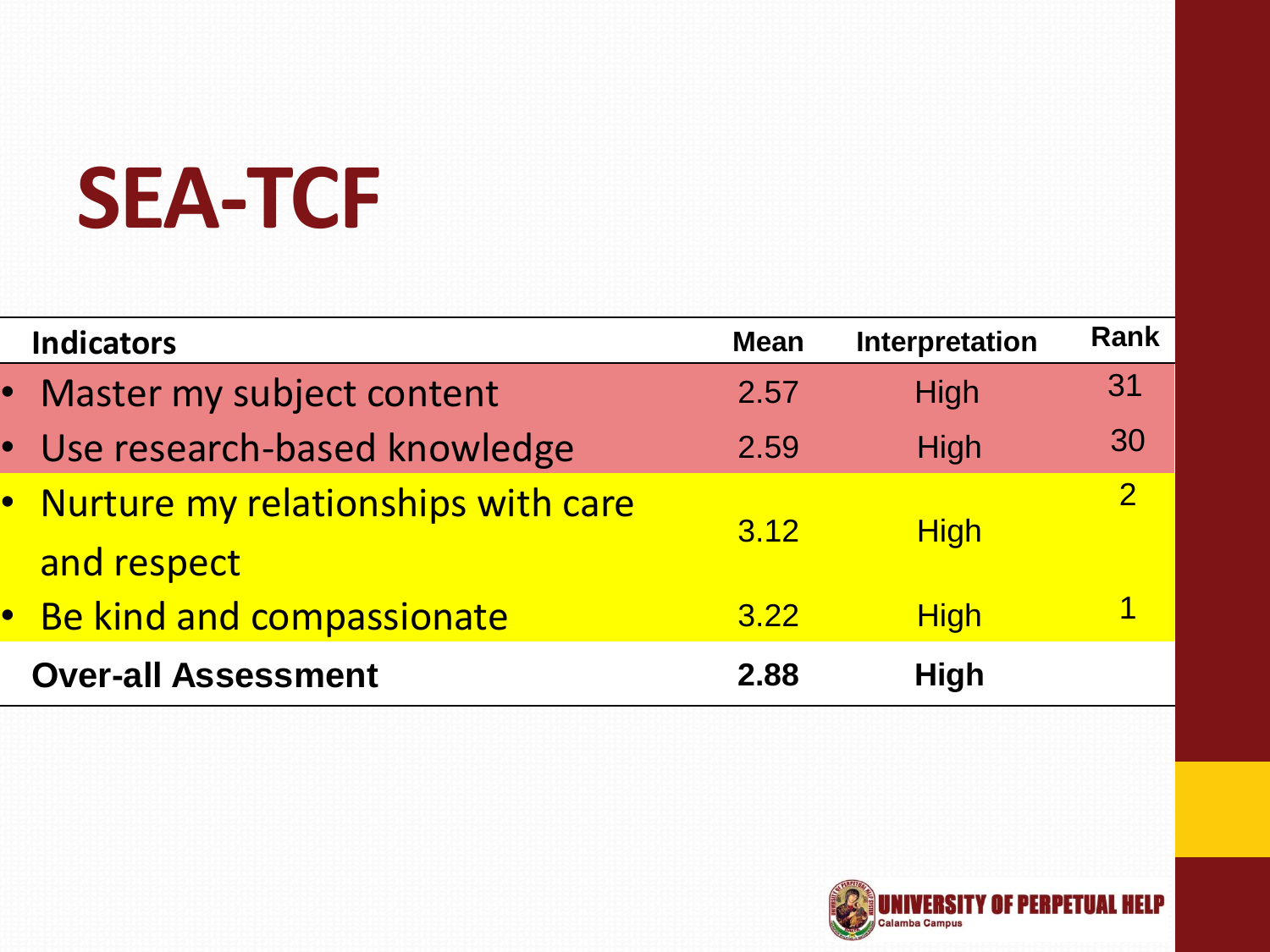### QUALITY OF EDUCATION

| <b>Item Statements</b>                                              | <b>Mean</b> | <b>Interpretation</b> | <b>Rank</b>    |
|---------------------------------------------------------------------|-------------|-----------------------|----------------|
| <b>Virtual Faculty</b>                                              | 3.06        | Good                  | 9              |
| <b>Online Instruction</b>                                           | 3.45        | Good                  | $\overline{2}$ |
| Simulated/Virtual Laboratories                                      | 3.23        | Good                  | 7              |
| Research                                                            | 3.32        | Good                  | 6              |
| Virtual Library (learning resource center)                          | 3.19        | Good                  | 8              |
| <b>Online/ Student e-Services (SPS)</b>                             | 3.38        | Good                  | $\overline{4}$ |
| <b>Virtual Facilities and Learning Management</b><br><b>Systems</b> | 3.37        | Good                  | 5              |
| <b>Philosophy and Objectives</b>                                    | 3.43        | Good                  | 3              |
| <b>Virtual Administrators</b>                                       | 3.46        | Good                  | 1              |
| <b>Over-all Mean</b>                                                | 3.32        | Good                  |                |

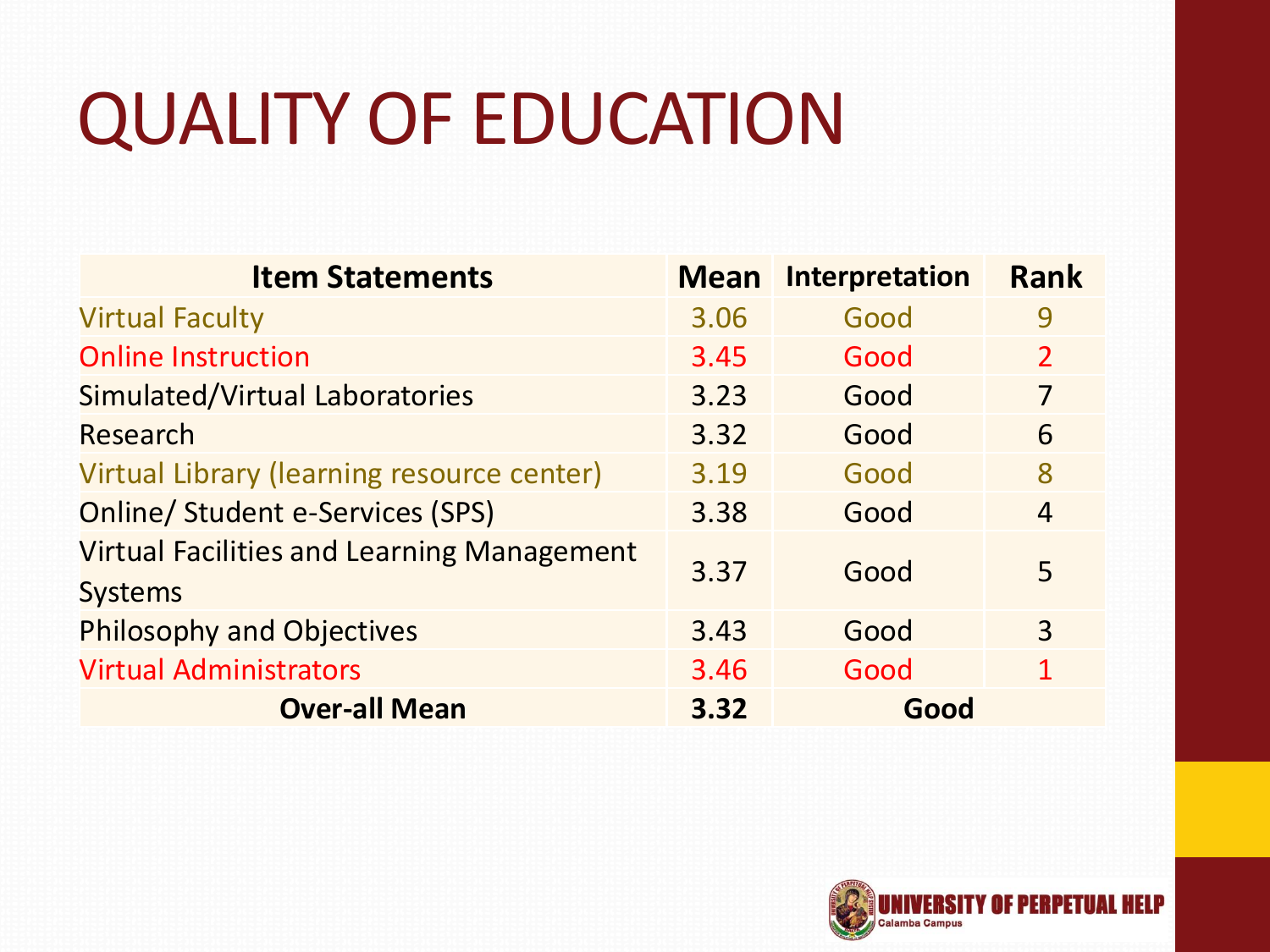| <b>SEL TEACHING</b>                     | <b>Mean</b> | Interpretation          |
|-----------------------------------------|-------------|-------------------------|
| <b>Student-Centered Discipline</b>      | 3.67        | Implemented well        |
| <b>Teacher Language</b>                 | 3.80        | Implemented well        |
| <b>Responsibility and Choice</b>        | 3.69        | <b>Implemented well</b> |
| <b>Warmth and Support</b>               | 3.71        | <b>Implemented well</b> |
| <b>SOCIAL INTERACTION</b>               | 3.72        | <b>Implemented well</b> |
| <b>Cooperative Learning</b>             | 3.72        | Implemented well        |
| <b>Classroom Discussions</b>            | 3.71        | Implemented well        |
| Self-Assessment and Self-<br>Reflection | 3.72        | <b>Implemented well</b> |
| <b>Balanced Instruction</b>             | 3.67        | Implemented well        |
| <b>INSTRUCTIONAL INTERACTION</b>        | 3.70        | <b>Implemented Well</b> |

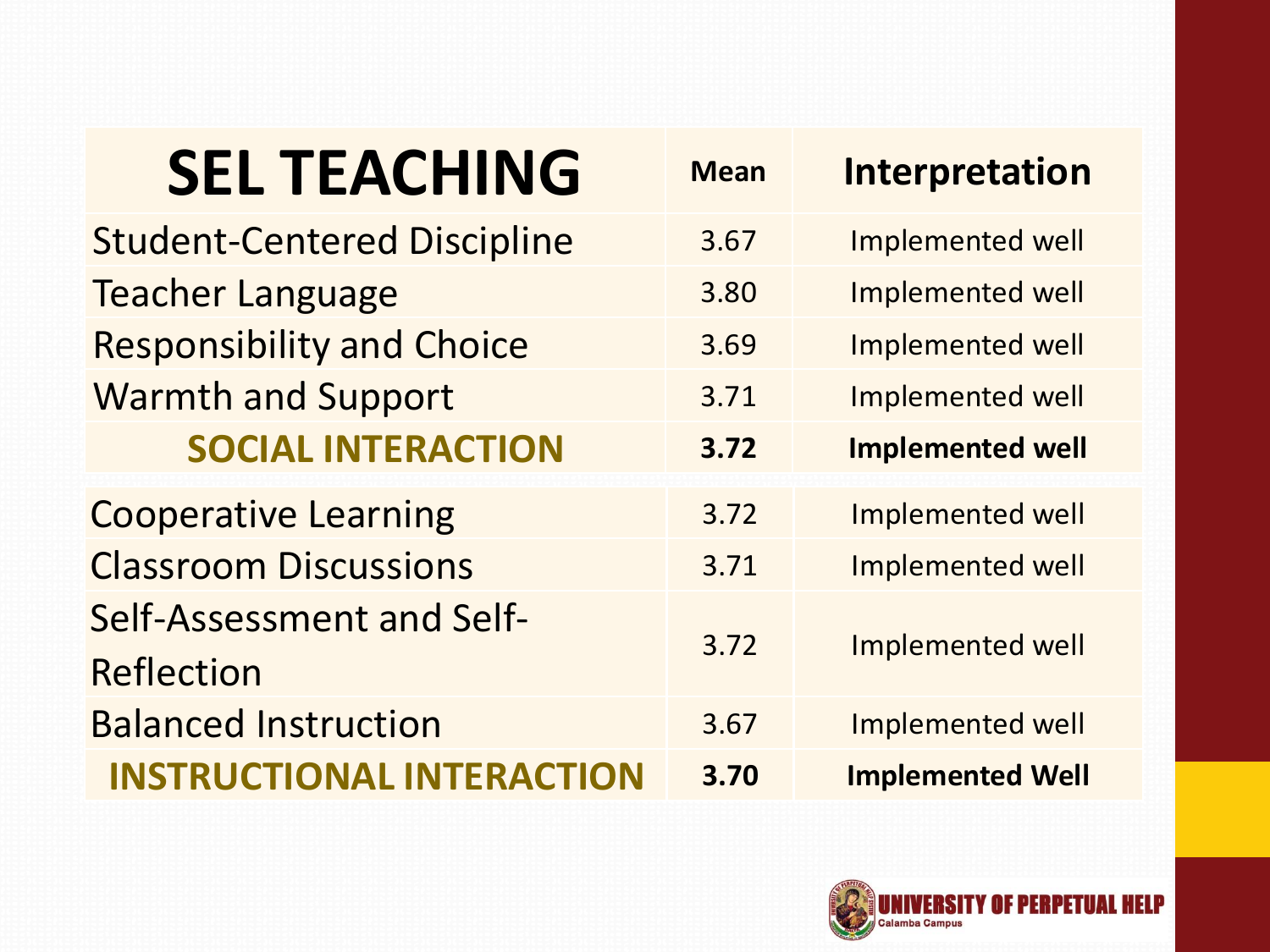### **CORRELATION BET. QUALITY OF e-SERVICES AND SEL TEACHING**

- $\cdot$  P-VALUE  $< 0.05$
- R-VALUE= .40-.60
- POSITIVE-STRONG

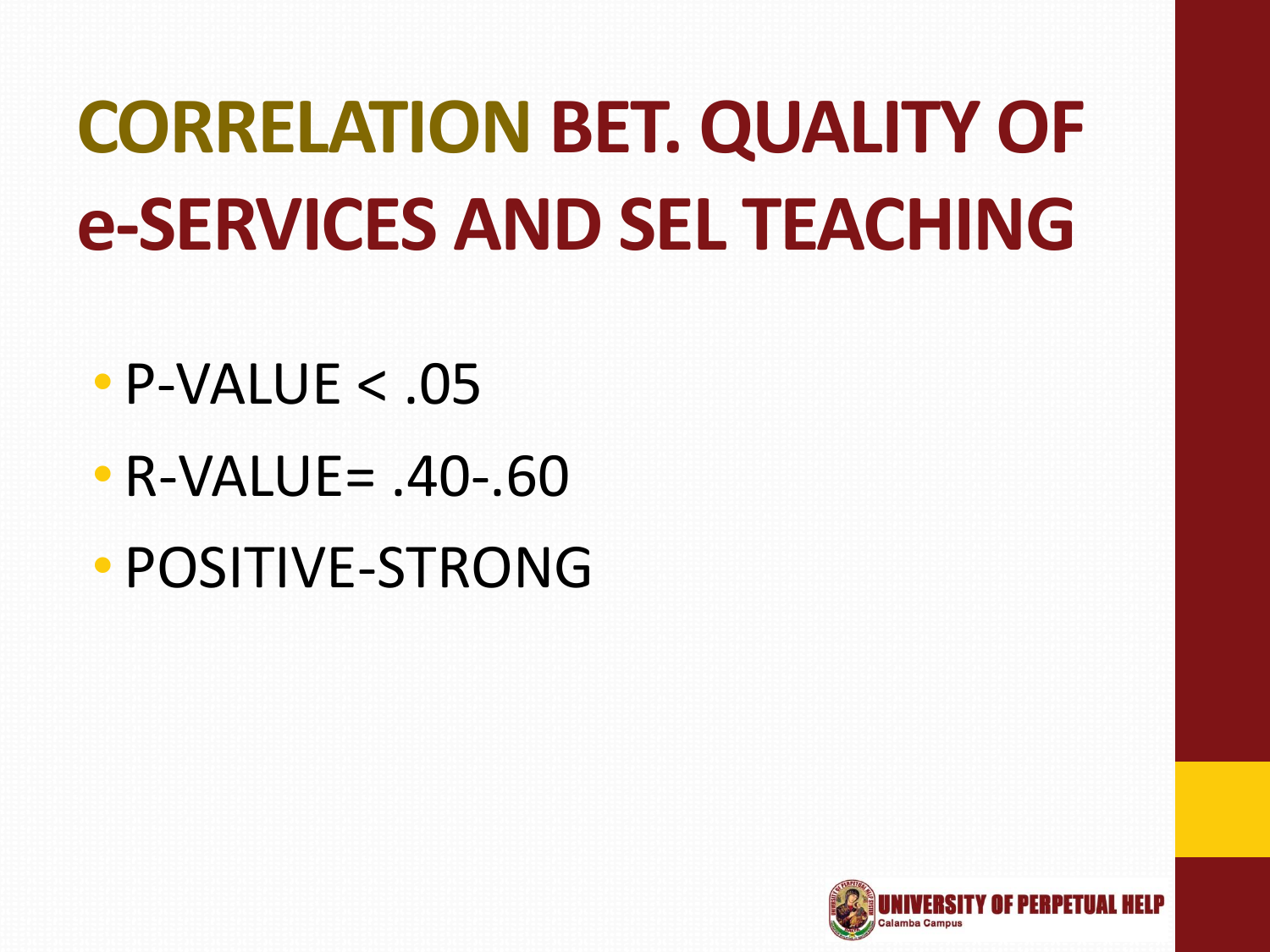#### TAKE AWAYS

- ... more classroom activities for students to interact with students from other groups. Include the issue of stereotyping.
- Focus towards mastery of content and use of research-based knowledge in their instruction.

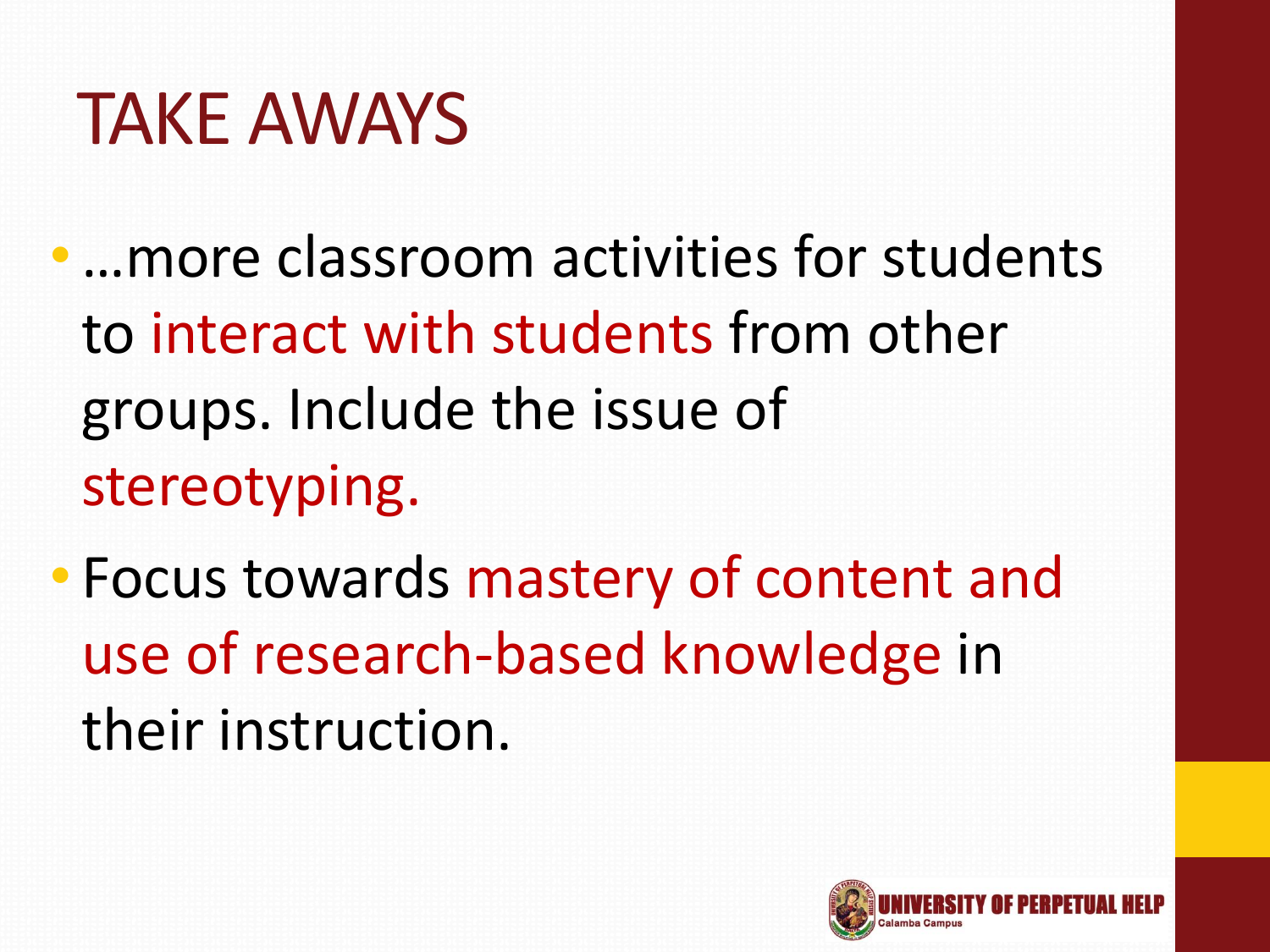•**Resilient learners** through **responsive** and **relevant** educational services of towards excellence.

•Infuse **SEL** into the **e-services**